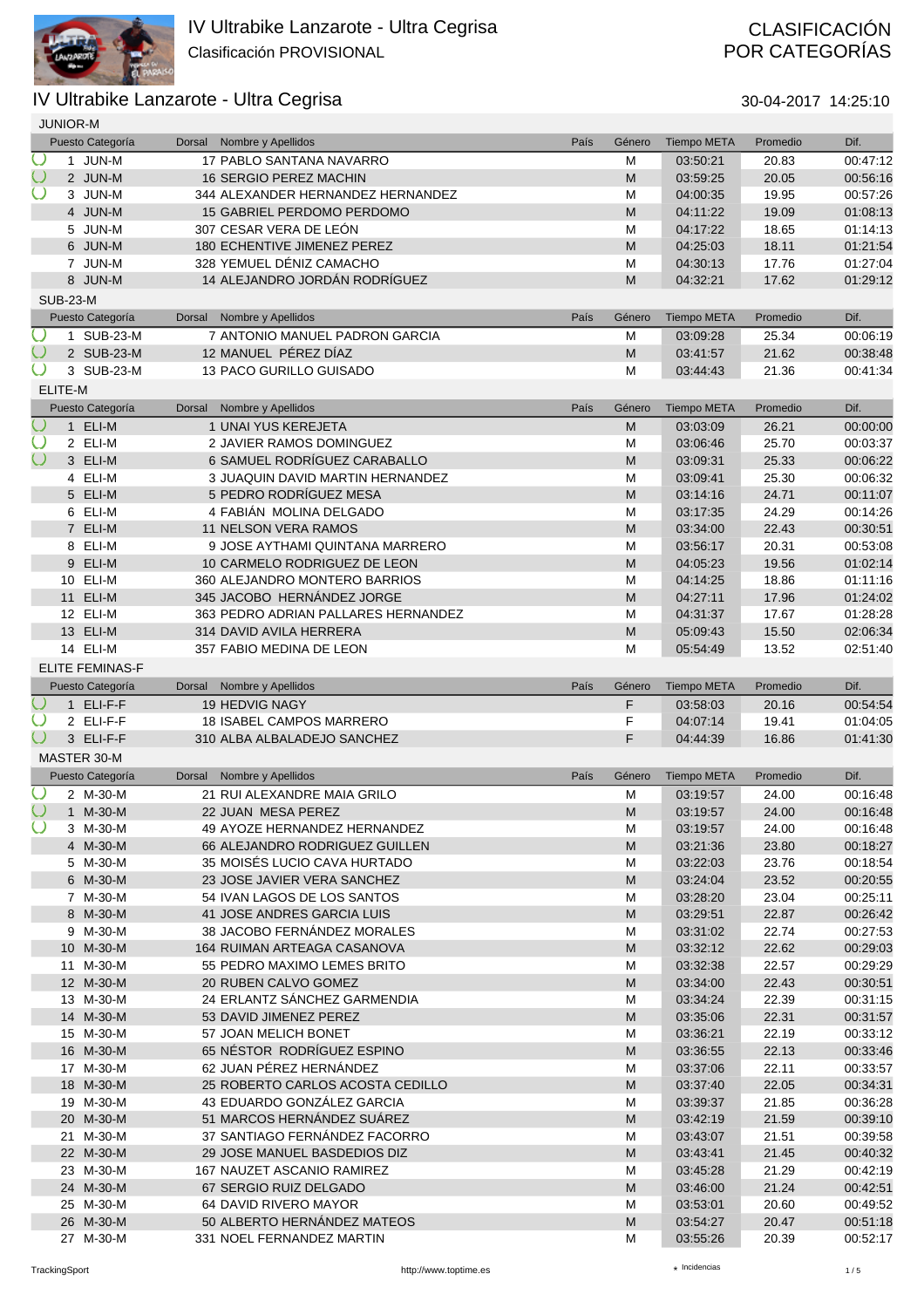|        | MASTER 30-M            |                                                              |      |                                                                                                            |                      |                |                      |
|--------|------------------------|--------------------------------------------------------------|------|------------------------------------------------------------------------------------------------------------|----------------------|----------------|----------------------|
|        | Puesto Categoría       | Nombre y Apellidos<br>Dorsal                                 | País | Género                                                                                                     | <b>Tiempo META</b>   | Promedio       | Dif.                 |
|        | 28 M-30-M              | 30 LUIS BETANCOR FLORES                                      |      | M                                                                                                          | 03:55:59             | 20.34          | 00:52:50             |
|        | 29 M-30-M              | 172 DIEGO CARMELO DEL PINO MARTIN                            |      | M                                                                                                          | 03:56:52             | 20.26          | 00:53:43             |
|        | 30 M-30-M              | 170 ALEXANDER CORDERO OLIVARES                               |      | M                                                                                                          | 03:56:52             | 20.26          | 00:53:43             |
|        | 31 M-30-M              | 28 GERARDO ARBELO LEMES                                      |      | M                                                                                                          | 03:58:57             | 20.09          | 00:55:48             |
|        | 32 M-30-M              | <b>46 JAVIER GUILLEN ROMERO</b>                              |      | M                                                                                                          | 03:59:27             | 20.05          | 00:56:18             |
|        | 33 M-30-M              | 39 NICOLÁS AGUSTÍN GALVÁN HERNÁNDEZ                          |      | ${\sf M}$                                                                                                  | 04:02:14             | 19.81          | 00:59:05             |
|        | 34 M-30-M              | 59 CESAR AUGUSTO MONTES RESTREPO                             |      | M                                                                                                          | 04:02:14             | 19.81          | 00:59:05             |
|        | 35 M-30-M<br>36 M-30-M | 47 JAVIER HERNANDEZ ABRANTE                                  |      | ${\sf M}$                                                                                                  | 04:03:55             | 19.68          | 01:00:46             |
|        | 37 M-30-M              | 31 MELCHOR BETANCOR MENDOZA<br>63 DAVID JOSE PLASENCIA OLIVA |      | M<br>M                                                                                                     | 04:08:10<br>04:10:08 | 19.34<br>19.19 | 01:05:01<br>01:06:59 |
|        | 38 M-30-M              | 48 DANIEL HERNANDEZ CARABALLO                                |      | M                                                                                                          | 04:12:02             | 19.04          | 01:08:53             |
|        | 39 M-30-M              | 32 OLIVERIO CABRERA GARCIA                                   |      | ${\sf M}$                                                                                                  | 04:14:16             | 18.88          | 01:11:07             |
|        | 40 M-30-M              | 368 TINERFE RIVERO GONZALEZ                                  |      | M                                                                                                          | 04:14:24             | 18.86          | 01:11:15             |
|        | 41 M-30-M              | 173 FABIAN FEBLES REYES                                      |      | M                                                                                                          | 04:14:59             | 18.82          | 01:11:50             |
|        | 42 M-30-M              | 162 FRAN AFONSO                                              |      | M                                                                                                          | 04:17:52             | 18.61          | 01:14:43             |
|        | 43 M-30-M              | 34 EFRAIN EMILIO CARRERO ESPITIA                             |      | M                                                                                                          | 04:18:13             | 18.59          | 01:15:04             |
|        | 44 M-30-M              | 27 JOSE MARIA ALVAREZ LOPEZ                                  |      | M                                                                                                          | 04:19:58             | 18.46          | 01:16:49             |
|        | 45 M-30-M              | 61 SAMUEL PEREZ HERNANDEZ                                    |      | ${\sf M}$                                                                                                  | 04:20:52             | 18.40          | 01:17:43             |
|        | 46 M-30-M              | 333 AIRAM FONTES GONZALEZ                                    |      | M                                                                                                          | 04:22:12             | 18.30          | 01:19:03             |
|        | 47 M-30-M              | 367 ROBERTO REY RODRIGUEZ                                    |      | ${\sf M}$                                                                                                  | 04:22:55             | 18.26          | 01:19:46             |
|        | 48 M-30-M              | 60 JUAN JESÚS PERDOMO UMPIÉRREZ                              |      | M                                                                                                          | 04:24:02             | 18.18          | 01:20:53             |
|        | 49 M-30-M              | 52 ALEJANDRO HIDALGO CASTRO                                  |      | M                                                                                                          | 04:25:30             | 18.07          | 01:22:21             |
|        | 50 M-30-M              | 70 YAVE SOCAS ALONSO                                         |      | M                                                                                                          | 04:25:35             | 18.07          | 01:22:26             |
|        | 51 M-30-M              | 176 ALEXANDER GUTIÉRREZ HERNÁNDEZ                            |      | ${\sf M}$                                                                                                  | 04:27:10             | 17.96          | 01:24:01             |
|        | 52 M-30-M              | 185 CARLOS DAVID PACHECO                                     |      | M                                                                                                          | 04:27:29             | 17.94          | 01:24:20             |
|        | 53 M-30-M              | 40 JONAY GALVÁN SÁNCHEZ                                      |      | ${\sf M}$                                                                                                  | 04:32:44             | 17.60          | 01:29:35             |
|        | 54 M-30-M              | 322 DANIEL CAÑADA TRIBALDO                                   |      | M                                                                                                          | 04:34:54             | 17.46          | 01:31:45             |
|        | 55 M-30-M              | 42 JULIO ANIBAL GERVACIO ROSA                                |      | M                                                                                                          | 04:35:16             | 17.44          | 01:32:07             |
|        | 56 M-30-M              | 68 JORGE ARMANDO SANTA MADRONERO                             |      | M                                                                                                          | 04:35:19             | 17.43          | 01:32:10             |
|        | 57 M-30-M              | 58 NAUZET MENDOZA HERNANDEZ                                  |      | ${\sf M}$                                                                                                  | 04:39:59             | 17.14          | 01:36:50             |
|        | 58 M-30-M              | 26 NACOR ALBA DIAZ                                           |      | M                                                                                                          | 04:40:09             | 17.13          | 01:37:00             |
|        | 59 M-30-M              | 165 SAMIR ARTEAGA CASANOVA                                   |      | ${\sf M}$                                                                                                  | 04:40:11             | 17.13          | 01:37:02             |
|        | 60 M-30-M              | 187 ELYOENAI SUAREZ LEON                                     |      | M                                                                                                          | 04:41:23             | 17.06          | 01:38:14             |
|        | 61 M-30-M              | 171 BENITO JAVIER DEL PINO MARTIN                            |      | M                                                                                                          | 04:42:09             | 17.01          | 01:39:00             |
|        | 62 M-30-M              | 44 ABEL GONZÁLEZ LEÓN                                        |      | M                                                                                                          | 04:43:18             | 16.94          | 01:40:09             |
|        | 63 M-30-M              | 175 DAVID GONZÁLEZ MILLÁN                                    |      | M                                                                                                          | 04:44:13             | 16.89          | 01:41:04             |
|        | 64 M-30-M              | 355 CRISTIAN MARTIN URREA                                    |      | M                                                                                                          | 04:49:44             | 16.57          | 01:46:35             |
|        | 65 M-30-M              | 346 CALIXTO HERRERA                                          |      | M                                                                                                          | 04:58:38             | 16.07          | 01:55:29             |
|        | 66 M-30-M              | 327 JORGE DEL CASTILLO IBAÑEZ                                |      | M                                                                                                          | 05:00:32             | 15.97          | 01:57:23             |
|        | 67 M-30-M              | <b>33 JOSEMI CABRERA TAVIO</b>                               |      | M                                                                                                          | 05:07:33             | 15.60          | 02:04:24             |
|        | 68 M-30-M              | 338 FERNANDO GÓMEZ BERMÚDEZ                                  |      | M                                                                                                          | 05:20:13             | 14.99          | 02:17:04             |
|        | 69 M-30-M              | 316 EDGAR FRANCISCO BARRERA NEGRIN                           |      | ${\sf M}$                                                                                                  | 05:31:53             | 14.46          | 02:28:44             |
|        | 70 M-30-M              | 347 JUAN JESUS HERRERA ARMAS                                 |      | M                                                                                                          | 05:31:53             | 14.46          | 02:28:44             |
|        | 71 M-30-M              | 373 EUGENIO TAIBO FIGUEROA                                   |      | ${\sf M}$                                                                                                  | 05:31:55             | 14.46          | 02:28:46             |
|        | 72 M-30-M              | 69 DAVID SANTANA PERDOMO                                     |      | M                                                                                                          | 05:32:14             | 14.44          | 02:29:05             |
|        | 73 M-30-M              | 45 IVAN GUERRA PEREZ                                         |      | ${\sf M}$                                                                                                  | 05:37:31             | 14.22          | 02:34:22             |
|        | 74 M-30-M              | 356 GREGORIO MEDINA DE LEON                                  |      | M                                                                                                          | 05:54:51             | 13.52          | 02:51:42             |
|        | MASTER 40-M            |                                                              |      |                                                                                                            |                      |                |                      |
|        | Puesto Categoría       | Nombre y Apellidos<br>Dorsal                                 | País | Género                                                                                                     | Tiempo META          | Promedio       | Dif.                 |
| $\cup$ | 1 M-40-M               | 71 ADAN ALFAYA FARO                                          |      | M                                                                                                          | 03:14:24             | 24.69          | 00:11:15             |
| $\cup$ | 2 M-40-M               | 72 NESTOR RODRIGUEZ DIAZ                                     |      | M                                                                                                          | 03:16:50             | 24.39          | 00:13:41             |
| $\cup$ | 3 M-40-M               | 73 DAVID SUAREZ FERNANDEZ                                    |      | M                                                                                                          | 03:17:35             | 24.29          | 00:14:26             |
|        | 4 M-40-M               | 318 JUAN CARLOS BOLADO DEL CASTILLO                          |      | M                                                                                                          | 03:20:33             | 23.93          | 00:17:24             |
|        | 5 M-40-M               | 115 JOSE AGUSTIN PEREZ MORERA                                |      | ${\sf M}$                                                                                                  | 03:23:50             | 23.55          | 00:20:41             |
|        | 6 M-40-M               | 89 OSCAR DE LEÓN FONTES                                      |      | M                                                                                                          | 03:26:34             | 23.24          | 00:23:25             |
|        | 7 M-40-M               | 87 EDUARDO ALEJANDRO DÁVILA PÉREZ                            |      | ${\sf M}$                                                                                                  | 03:30:36             | 22.79          | 00:27:27             |
|        | 8 M-40-M               | 97 JOSÉ MANUEL GONZÁLEZ GOMEZ                                |      | M                                                                                                          | 03:30:40             | 22.78          | 00:27:31             |
|        | 9 M-40-M               | 93 MOISÉS ESTEBAN HERAS                                      |      | M                                                                                                          | 03:31:36             | 22.68          | 00:28:27             |
|        | 10 M-40-M              | 74 ALEXIS ALVAREZ CURBELO                                    |      | M                                                                                                          | 03:33:12             | 22.51          | 00:30:03             |
|        | 11 M-40-M              | 114 SERGIO PEREZ LEDESMA                                     |      | $\mathsf{M}% _{T}=\mathsf{M}_{T}\!\left( a,b\right) ,\ \mathsf{M}_{T}=\mathsf{M}_{T}$                      | 03:33:33             | 22.47          | 00:30:24             |
|        | 12 M-40-M              | 103 VICTOR MANUEL MARTIN CONCEPCION                          |      | M                                                                                                          | 03:34:57             | 22.33          | 00:31:48             |
|        | 13 M-40-M              | 124 HIMAR SILVERA ALZOLA                                     |      | ${\sf M}$                                                                                                  | 03:35:49             | 22.24          | 00:32:40             |
|        | 14 M-40-M              | 120 FRANCISCO JAVIER ROJAS HERNANDEZ                         |      | M                                                                                                          | 03:36:14             | 22.20          | 00:33:05             |
|        | 15 M-40-M              | 127 JUAN JOSE VILLALBA HERNANDEZ                             |      | M                                                                                                          | 03:38:06             | 22.00          | 00:34:57             |
|        | 16 M-40-M              | 123 ANDRES SERRANO PASCUAL                                   |      | M                                                                                                          | 03:38:59             | 21.92          | 00:35:50             |
|        | 17 M-40-M              | 112 ISIDRO NEGRIN CORREA                                     |      | $\mathsf{M}% _{T}=\mathsf{M}_{T}\!\left( a,b\right) ,\ \mathsf{M}_{T}=\mathsf{M}_{T}\!\left( a,b\right) ,$ | 03:39:26             | 21.87          | 00:36:17             |
|        | 18 M-40-M              | 204 ANDRES ALEJANDRO CUELLO TORRES                           |      | M                                                                                                          | 03:43:38             | 21.46          | 00:40:29             |
|        | 19 M-40-M              | 88 DOMINGO DE LA PAZ ALFONSO                                 |      | ${\sf M}$                                                                                                  | 03:46:12             | 21.22          | 00:43:03             |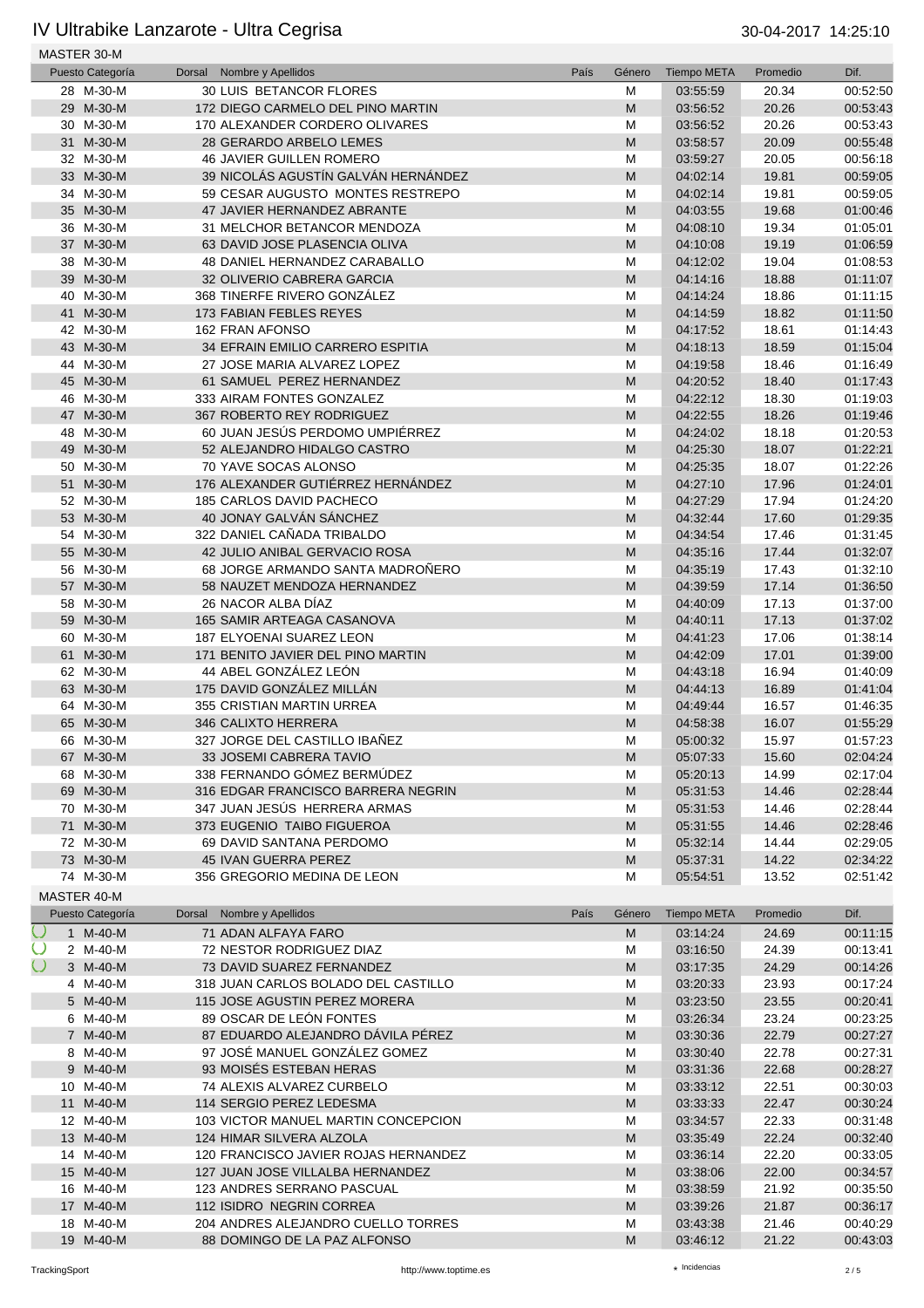| MASTER 40-M      |                                       |      |                                                                                                            |                    |          |          |
|------------------|---------------------------------------|------|------------------------------------------------------------------------------------------------------------|--------------------|----------|----------|
| Puesto Categoría | Nombre y Apellidos<br>Dorsal          | País | Género                                                                                                     | <b>Tiempo META</b> | Promedio | Dif.     |
| 20 M-40-M        | 309 FERNANDO ACEVEDO                  |      | M                                                                                                          | 03:46:13           | 21.22    | 00:43:04 |
| 21 M-40-M        | 101 THORSTEN KLÜNDER                  |      | M                                                                                                          | 03:54:25           | 20.48    | 00:51:16 |
| 22 M-40-M        | 117 GELO RAMOS VIERA                  |      | M                                                                                                          | 03:55:22           | 20.39    | 00:52:13 |
| 23 M-40-M        | <b>78 CHRIS BARTLETT</b>              |      | M                                                                                                          | 03:55:33           | 20.38    | 00:52:24 |
| 24 M-40-M        | <b>188 JAMIE BUSSIAN</b>              |      | M                                                                                                          | 03:56:07           | 20.33    | 00:52:58 |
| 25 M-40-M        | 80 JUAN. FRANCISCO BETANCORT. ROBAYNA |      | M                                                                                                          | 03:58:57           | 20.09    | 00:55:48 |
| 26 M-40-M        | 116 PEDRO QUINTANA PEREZ              |      | M                                                                                                          | 04:01:16           | 19.89    | 00:58:07 |
| 27 M-40-M        | 302 ANGEL CHOCHO                      |      | M                                                                                                          | 04:01:17           | 19.89    | 00:58:08 |
| 28 M-40-M        | 125 EMETERIO SUÁREZ GUERRA            |      | M                                                                                                          | 04:01:39           | 19.86    | 00:58:30 |
| 29 M-40-M        | 334 M. GUILLERMO FUENTES CURBELO      |      | M                                                                                                          | 04:02:14           | 19.81    | 00:59:05 |
| 30 M-40-M        | 163 MATIAS ANTEQUERA MARTIN           |      |                                                                                                            | 04:02:59           |          | 00:59:50 |
|                  |                                       |      | M                                                                                                          |                    | 19.75    |          |
| 31 M-40-M        | 84 VICENTE ALEXIS CASTELLANO SUÁREZ   |      | M                                                                                                          | 04:03:36           | 19.70    | 01:00:27 |
| 32 M-40-M        | 301 JOSÉ MARIA CARTAÑA                |      | M                                                                                                          | 04:03:41           | 19.69    | 01:00:32 |
| 33 M-40-M        | 75 VICTOR MANUEL ALVAREZ MARTIN       |      | M                                                                                                          | 04:03:58           | 19.67    | 01:00:49 |
| 34 M-40-M        | 110 CARLOS MORALES                    |      | M                                                                                                          | 04:03:59           | 19.67    | 01:00:50 |
| 35 M-40-M        | 104 LUIS MARTÍN RUIZ                  |      | M                                                                                                          | 04:04:26           | 19.64    | 01:01:17 |
| 36 M-40-M        | 96 RAFAEL GARRIDO ARRABAL             |      | M                                                                                                          | 04:04:28           | 19.63    | 01:01:19 |
| 37 M-40-M        | 337 OSCAR GIL LEON                    |      | M                                                                                                          | 04:05:21           | 19.56    | 01:02:12 |
| 38 M-40-M        | 113 EDUARDO PÉREZ ÁLVAREZ             |      | M                                                                                                          | 04:06:00           | 19.51    | 01:02:51 |
| 39 M-40-M        | 304 MATEO MARTINEZ LAGE               |      | M                                                                                                          | 04:06:26           | 19.47    | 01:03:17 |
| 40 M-40-M        | 126 MANUEL VEGA ALONSO                |      | M                                                                                                          | 04:06:37           | 19.46    | 01:03:28 |
| 41 M-40-M        | 86 JESUS CURBELO CALERO               |      | M                                                                                                          | 04:07:12           | 19.41    | 01:04:03 |
| 42 M-40-M        | 312 FELIPE MANUEL ARMAS FLEITAS       |      | M                                                                                                          | 04:07:13           | 19.41    | 01:04:04 |
| 43 M-40-M        | 98 PEDRO GONZÁLEZ ROBLES              |      | M                                                                                                          | 04:07:14           | 19.41    | 01:04:05 |
| 44 M-40-M        | 359 LÁZARO MÉNDEZ ALONSO              |      | M                                                                                                          | 04:08:49           | 19.29    | 01:05:40 |
| 45 M-40-M        | 106 FRANCISCO MARTIN VENTURA          |      | M                                                                                                          | 04:10:13           | 19.18    | 01:07:04 |
| 46 M-40-M        | 77 MIGUEL BARRETO BRITO               |      | M                                                                                                          | 04:11:22           | 19.09    | 01:08:13 |
| 47 M-40-M        | 336 VÍCTOR GARCÍA SANTANA             |      | M                                                                                                          | 04:11:23           | 19.09    | 01:08:14 |
| 48 M-40-M        | 118 VLADIMIR RODRÍGUEZ CURBELO        |      | M                                                                                                          | 04:12:21           | 19.02    | 01:09:12 |
| 49 M-40-M        | 83 ISMAEL CASTELLANO MARTIN           |      | M                                                                                                          | 04:13:17           | 18.95    | 01:10:08 |
| 50 M-40-M        | 85 JOSE LUIS CASTELLANO VIERA         |      | M                                                                                                          | 04:14:15           | 18.88    | 01:11:06 |
| 51 M-40-M        | 169 OCTAVIO BONILLA CABRERA           |      | M                                                                                                          | 04:14:47           | 18.84    | 01:11:38 |
| 52 M-40-M        | 92 JOSÉ VICENTE DÍAZ CORUJO           |      |                                                                                                            |                    |          |          |
|                  |                                       |      | M                                                                                                          | 04:14:48           | 18.84    | 01:11:39 |
| 53 M-40-M        | 371 CARLOS ANTONIO SATRIANO STRANIERI |      | M                                                                                                          | 04:14:59           | 18.82    | 01:11:50 |
| 54 M-40-M        | 119 MARCOS RODRIGUEZ GUILLEN          |      | M                                                                                                          | 04:15:40           | 18.77    | 01:12:31 |
| 55 M-40-M        | 76 RAUL ARAÑA MARTIN                  |      | M                                                                                                          | 04:15:43           | 18.77    | 01:12:34 |
| 56 M-40-M        | 109 JORGE ENRIQUE MIRANDA MONTERO     |      | M                                                                                                          | 04:20:19           | 18.44    | 01:17:10 |
| 57 M-40-M        | 319 ESTEBAN CABRERA GUILLEN           |      | M                                                                                                          | 04:20:19           | 18.44    | 01:17:10 |
| 58 M-40-M        | 350 GUSTAVO LEYENDA RODRIGUEZ         |      | M                                                                                                          | 04:23:04           | 18.24    | 01:19:55 |
| 59 M-40-M        | 174 JUAN GARCIA                       |      | M                                                                                                          | 04:23:05           | 18.24    | 01:19:56 |
| 60 M-40-M        | 122 ANDRES SEGURA GALEOTE             |      | M                                                                                                          | 04:23:32           | 18.21    | 01:20:23 |
| 61 M-40-M        | 324 JUAN JOSE CIFUENTES GONZALEZ      |      | ${\sf M}$                                                                                                  | 04:25:03           | 18.11    | 01:21:54 |
| 62 M-40-M        | 184 OSCAR DANIEL OLIVARES VIERA       |      | M                                                                                                          | 04:25:22           | 18.09    | 01:22:13 |
| 63 M-40-M        | 365 JOSE BRAULIO PEREZ TORRES         |      | M                                                                                                          | 04:27:11           | 17.96    | 01:24:02 |
| 64 M-40-M        | 351 JUAN JESUS LUZARDO                |      | M                                                                                                          | 04:27:22           | 17.95    | 01:24:13 |
| 65 M-40-M        | 354 LUIS MARTIN FELIPE                |      | ${\sf M}$                                                                                                  | 04:27:57           | 17.91    | 01:24:48 |
| 66 M-40-M        | 105 MATEO MARTIN VENTURA              |      | M                                                                                                          | 04:28:17           | 17.89    | 01:25:08 |
| 67 M-40-M        | 181 JUAN FRANCISCO MARTÍN GONZÁLEZ    |      | ${\sf M}$                                                                                                  | 04:28:20           | 17.88    | 01:25:11 |
| 68 M-40-M        | 329 JOSE MANUEL DIAZ ESTUPIÑAN        |      | M                                                                                                          | 04:28:21           | 17.88    | 01:25:12 |
| 69 M-40-M        | 99 ÓSCAR GORDILLO MONTAÑO             |      | M                                                                                                          | 04:30:41           | 17.73    | 01:27:32 |
| 70 M-40-M        | 91 ANTONIO RAFAEL DIAZ GOMEZ          |      | M                                                                                                          | 04:31:06           | 17.70    | 01:27:57 |
| 71 M-40-M        | 95 VICENTE GARCÍA RODRIGUEZ           |      | ${\sf M}$                                                                                                  | 04:33:04           | 17.57    | 01:29:55 |
|                  | 339 RICARDO GONZÁLEZ RODRÍGUEZ        |      |                                                                                                            |                    |          |          |
| 72 M-40-M        |                                       |      | M                                                                                                          | 04:33:11           | 17.57    | 01:30:02 |
| 73 M-40-M        | 168 EDUARDO BAUTISTA RODRIGUEZ        |      | ${\sf M}$                                                                                                  | 04:33:15           | 17.56    | 01:30:06 |
| 74 M-40-M        | 111 JOSE MIGUEL MORALES MORIN         |      | M                                                                                                          | 04:34:32           | 17.48    | 01:31:23 |
| 75 M-40-M        | 79 VICTOR HUGO BETANCOR ACOSTA        |      | M                                                                                                          | 04:35:28           | 17.42    | 01:32:19 |
| 76 M-40-M        | 342 ANTONIO GUERRA RIJO               |      | M                                                                                                          | 04:37:14           | 17.31    | 01:34:05 |
| 77 M-40-M        | 330 ROBERTO CARLOS DUARTE LUZARDO     |      | ${\sf M}$                                                                                                  | 04:37:40           | 17.28    | 01:34:31 |
| 78 M-40-M        | 94 ALEJO GARCIA DE LEÓN               |      | M                                                                                                          | 04:38:38           | 17.23    | 01:35:29 |
| 79 M-40-M        | 352 JOSE ANGEL MARRERO RIVERO         |      | ${\sf M}$                                                                                                  | 04:39:34           | 17.17    | 01:36:25 |
| 80 M-40-M        | 326 ALFREDO DEL CASTILLO              |      | M                                                                                                          | 04:39:34           | 17.17    | 01:36:25 |
| 81 M-40-M        | 121 AGUSTIN SANTANA JIMÉNEZ           |      | M                                                                                                          | 04:44:39           | 16.86    | 01:41:30 |
| 82 M-40-M        | 179 EDUARDO HIDALGO GIRALDO           |      | M                                                                                                          | 04:45:49           | 16.79    | 01:42:40 |
| 83 M-40-M        | 90 VICTOR MANUEL DE LEON TEJERA       |      | ${\sf M}$                                                                                                  | 04:46:18           | 16.76    | 01:43:09 |
| 84 M-40-M        | 102 RAMON PABLO MARRERO GIL           |      | M                                                                                                          | 04:47:25           | 16.70    | 01:44:16 |
| 85 M-40-M        | 82 JOSE JAVIER CAMPOS ANGULO          |      | $\mathsf{M}% _{T}=\mathsf{M}_{T}\!\left( a,b\right) ,\ \mathsf{M}_{T}=\mathsf{M}_{T}\!\left( a,b\right) ,$ | 04:49:44           | 16.57    | 01:46:35 |
| 86 M-40-M        | 186 JOSÉ PEDRO SANTANA TORRES         |      | M                                                                                                          | 04:58:31           | 16.08    | 01:55:22 |
| 87 M-40-M        | 349 LUIS LORENZO LANIELLA CABO        |      | M                                                                                                          | 05:02:32           | 15.86    | 01:59:23 |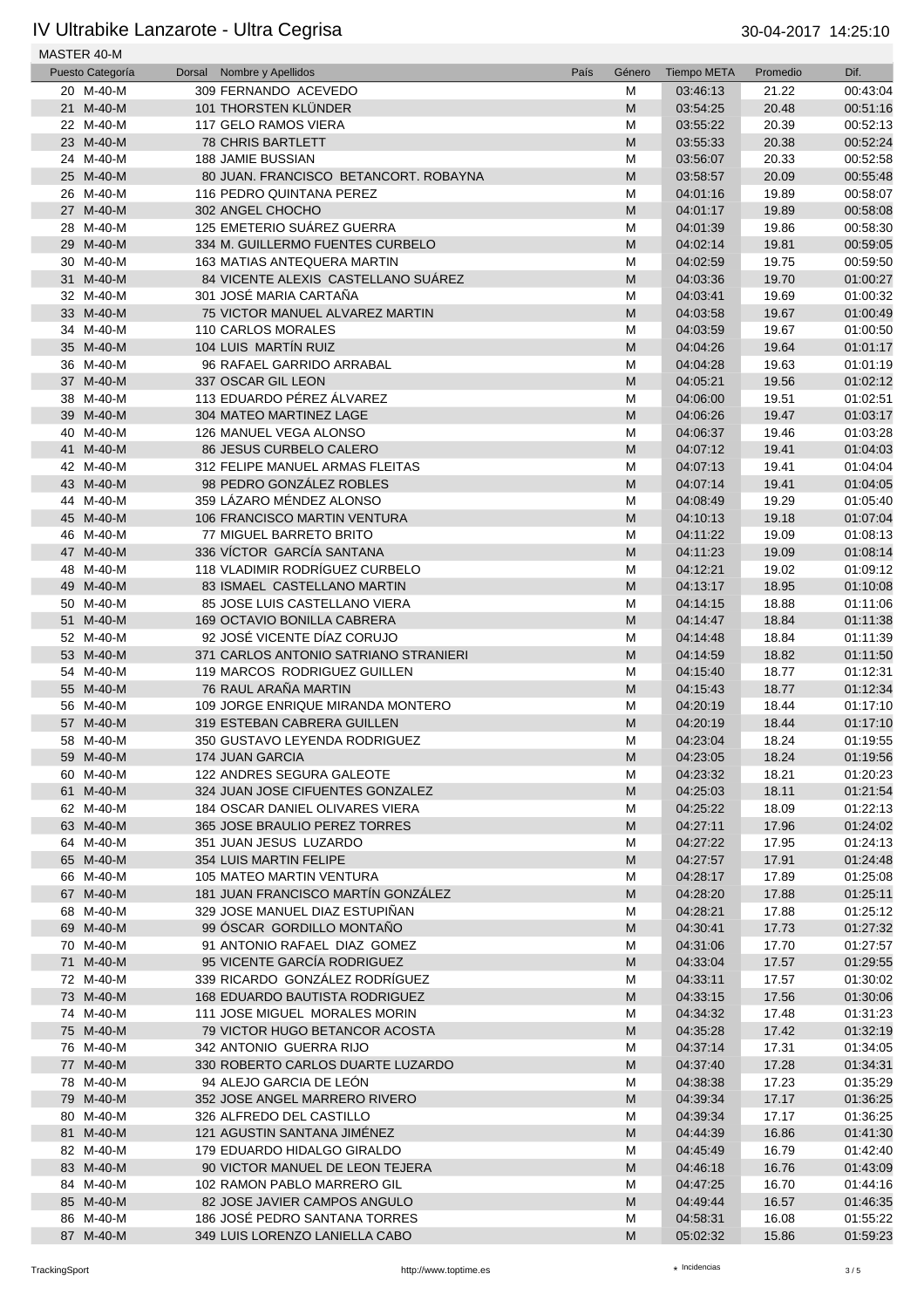|            |               | MASTER 40-M             |        |                                           |            |        |                    |          |          |
|------------|---------------|-------------------------|--------|-------------------------------------------|------------|--------|--------------------|----------|----------|
|            |               | Puesto Categoría        | Dorsal | Nombre y Apellidos                        | País       | Género | <b>Tiempo META</b> | Promedio | Dif.     |
|            |               | 88 M-40-M               |        | 375 JOSÉ MANUEL TORO ALCAIDE              |            | M      | 05:02:32           | 15.86    | 01:59:23 |
|            |               | 89 M-40-M               |        | 108 MARINO MENÉNDEZ GRANADOS              |            | M      | 05:06:00           | 15.68    | 02:02:51 |
|            |               | 90 M-40-M               |        | 370 JUAN JESUS SANTIAGO FALCON            |            | M      | 05:14:09           | 15.28    | 02:11:00 |
|            |               | 91 M-40-M               |        | 100 RUBEN DARIO JIMENEZ PADRON            |            | M      | 05:18:59           | 15.04    | 02:15:50 |
|            |               | 92 M-40-M               |        | <b>189 ROBERTO FLORES CABRERA</b>         |            | M      | 05:25:10           | 14.76    | 02:22:01 |
|            |               | 93 M-40-M               |        | 81 ANTONIO CABRERA GARCIA                 |            | M      | 05:32:14           | 14.44    | 02:29:05 |
|            |               | 94 M-40-M               |        | 178 MIGUEL ANGEL HERRERA FLEITAS          |            | M      | 05:34:59           | 14.32    | 02:31:50 |
|            |               | 95 M-40-M               |        | 315 FRANCISCO JAVIER BARBE MOLINA         |            | M      | 05:35:00           | 14.32    | 02:31:51 |
|            |               | 96 M-40-M               |        | 306 INIGO SILVAN SAEZ DE LAFUENTE         |            | M      | 05:44:18           | 13.94    | 02:41:09 |
|            |               | 97 M-40-M               |        | 372 GERMAN SUAREZ GUTIERREZ               |            | M      | 05:49:35           | 13.73    | 02:46:26 |
|            |               | MASTER 50-M             |        |                                           |            |        |                    |          |          |
|            |               | Puesto Categoría        | Dorsal | Nombre y Apellidos                        | País       | Género | <b>Tiempo META</b> | Promedio | Dif.     |
| $\cup$     |               | 1 M-50-M                |        | 303 LEANDRO MARTÍN LORENZO                |            | M      | 03:22:45           | 23.67    | 00:19:36 |
| $\cup$     |               | 2 M-50-M                |        |                                           |            |        |                    |          |          |
|            |               |                         |        | 128 JUAN RAMON SANTANA ALVAREZ            |            | M      | 03:32:38           | 22.57    | 00:29:29 |
|            |               | 3 M-50-M                |        | 130 EULALIO CAZORLA VALERON               |            | M      | 03:40:55           | 21.73    | 00:37:46 |
|            |               | 4 M-50-M                |        | 139 THOMAS GOOSSENS                       |            | M      | 03:42:20           | 21.59    | 00:39:11 |
|            |               | 5 M-50-M                |        | 408 ANTONIO LAZARO RODRIGUEZ HERNANDEZ    | <b>ESP</b> | M      | 03:42:22           | 21.58    | 00:39:13 |
|            |               | 6 M-50-M                |        | 129 DOMINGO MORIN RODRIGUEZ               |            | M      | 03:52:21           | 20.66    | 00:49:12 |
|            |               | 7 M-50-M                |        | 144 FIDEL MARTEL BORDON                   |            | M      | 03:55:48           | 20.35    | 00:52:39 |
|            |               | 8 M-50-M                |        | 137 GUSTAVO ADOLFO GARCÍA RAMÍREZ         |            | M      | 03:59:36           | 20.03    | 00:56:27 |
|            |               | 9 M-50-M                |        | 361 GUSTAVO MORENO DOMINGUEZ              |            | M      | 04:03:30           | 19.71    | 01:00:21 |
|            |               | 10 M-50-M               |        | 148 GONZALO REYES MARRERO                 |            | M      | 04:03:30           | 19.71    | 01:00:21 |
|            |               | 11 M-50-M               |        | 366 GIUSTO PIRRELLO                       |            | M      | 04:03:57           | 19.68    | 01:00:48 |
|            |               | 12 M-50-M               |        | 133 FELIX FRANCISCO DE QUINTANA VIÑOLY    |            | M      | 04:03:58           | 19.67    | 01:00:49 |
|            |               | 13 M-50-M               |        | 138 JUSTO GONZALEZ CRESPO                 |            | M      | 04:05:15           | 19.57    | 01:02:06 |
|            |               | 14 M-50-M               |        | 300 PETER BOGGIO                          |            | M      | 04:10:08           | 19.19    | 01:06:59 |
|            |               | 15 M-50-M               |        | 134 GINES DE RUS                          |            | M      | 04:10:14           | 19.18    | 01:07:05 |
|            |               | 16 M-50-M               |        | 142 ANGEL JUAN LUZARDO CAMEJO             |            | M      | 04:12:21           | 19.02    | 01:09:12 |
|            |               | 17 M-50-M               |        | 374 JUAN JESUS TEJERA BERMUDEZ            |            | M      | 04:14:15           | 18.88    | 01:11:06 |
|            |               | 18 M-50-M               |        | 323 VÍCTOR CEDRÉS CABRERA                 |            | M      | 04:26:27           | 18.01    | 01:23:18 |
|            |               | 19 M-50-M               |        | 305 SUSO OSSORIO RODRIGUEZ                |            | M      | 04:28:20           | 17.88    | 01:25:11 |
|            |               | 20 M-50-M               |        | 183 JUAN C. MORALES MEDEROS               |            | M      | 04:30:13           | 17.76    | 01:27:04 |
|            |               | 21 M-50-M               |        | 151 JOSE ROJAS HERNANDEZ                  |            | M      | 04:37:44           | 17.28    | 01:34:35 |
|            |               | 22 M-50-M               |        | 141 JAVIER ABDÓN JORDÁN RODRÍGUEZ         |            | M      | 04:45:25           | 16.82    | 01:42:16 |
|            |               | 23 M-50-M               |        | 143 JAIME MANCHADO TOLEDO                 |            | M      |                    | 16.76    | 01:43:09 |
|            |               |                         |        |                                           |            |        | 04:46:18           |          |          |
|            |               | 24 M-50-M               |        | 152 FELIX SANCHO LOZANO                   |            | M      | 04:49:42           | 16.57    | 01:46:33 |
|            |               | 25 M-50-M               |        | 136 JOSE RICARDO FRAIZ                    |            | M      | 04:57:03           | 16.16    | 01:53:54 |
|            |               | 26 M-50-M               |        | 308 ANTONIO VERA NÓBREGA                  |            | M      | 05:04:09           | 15.78    | 02:01:00 |
|            |               | 27 M-50-M               |        | 132 FRANCISCO ALVARO CURBELO MARTÍN       |            | M      | 05:07:55           | 15.59    | 02:04:46 |
|            |               | 28 M-50-M               |        | 332 PEDRO FIGUERA MARTIN                  |            | M      | 05:09:54           | 15.48    | 02:06:45 |
|            |               | 29 M-50-M               |        | 140 ARTURO ANTONIO GUANCHE GARCIA         |            | M      | 05:11:11           | 15.42    | 02:08:02 |
|            |               | 30 M-50-M               |        | 147 FRANCISCO FERNANDO PEREZ CEJAS        |            | M      | 05:23:03           | 14.85    | 02:19:54 |
|            |               | 31 M-50-M               |        | 182 GILBERTO MONTESDEOCA GUTIERREZ        |            | M      | 05:25:05           | 14.76    | 02:21:56 |
|            |               | 32 M-50-M               |        | 149 GREGORIO RIVERA CARRASCO              |            | M      | 05:26:15           | 14.71    | 02:23:06 |
|            |               | 33 M-50-M               |        | <b>166 JOSE ARTILES TRUJILLO</b>          |            | M      | 05:34:59           | 14.32    | 02:31:50 |
|            |               | 34 M-50-M               |        | 150 CELESTINO RODRIGUES BENITEZ           |            | M      | 05:36:00           | 14.28    | 02:32:51 |
|            |               | 35 M-50-M               |        | 348 JOSÉ CARLOS HIDALGO ROCHA             |            | M      | 05:36:40           | 14.25    | 02:33:31 |
|            |               | <b>MASTER FEMINAS-F</b> |        |                                           |            |        |                    |          |          |
|            |               | Puesto Categoría        | Dorsal | Nombre y Apellidos                        | País       | Género | <b>Tiempo META</b> | Promedio | Dif.     |
| $\bigcirc$ |               | 1 M-FEM-F               |        | <b>156 LAURA MULCAHY</b>                  |            | F      | 04:06:26           | 19.47    | 01:03:17 |
| $\cup$     |               | 2 M-FEM-F               |        | 153 MONICA REYES NAVARRO                  |            | F      | 04:15:42           | 18.77    | 01:12:33 |
| $\cup$     |               | 3 M-FEM-F               |        | 154 CATHAYSA SÁNCHEZ AMADOR               |            | F      | 04:25:30           | 18.07    | 01:22:21 |
|            |               | 4 M-FEM-F               |        | 159 PATRICIA ISABEL HERRERA DE LA GUARDIA |            | F      | 04:42:58           | 16.96    | 01:39:49 |
|            |               | 5 M-FEM-F               |        | 155 JUANA TERESA NEGRIN SANGINES          |            | F      | 04:46:17           | 16.76    | 01:43:08 |
|            |               | 6 M-FEM-F               |        | 317 LENA KRISTINA BERNDTSSON              |            | F      | 04:58:18           | 16.09    | 01:55:09 |
|            |               |                         |        |                                           |            |        |                    |          |          |
|            |               | 7 M-FEM-F               |        | <b>158 KATARINA KUPCOVA</b>               |            | F      | 05:18:59           | 15.04    | 02:15:50 |
|            |               | 8 M-FEM-F               |        | 335 FERNANDA GARCIA SAIBERT               |            | F      | 05:19:41           | 15.01    | 02:16:32 |
|            |               | 9 M-FEM-F               |        | 177 ERICA HERRERA ARMAS                   |            | F      | 05:31:54           | 14.46    | 02:28:45 |
|            |               | 10 M-FEM-F              |        | <b>157 WENDY MELIAN MARRERO</b>           |            | F      | 05:37:30           | 14.22    | 02:34:21 |
|            |               | <b>FATBIKE-M</b>        |        |                                           |            |        |                    |          |          |
|            |               | Puesto Categoría        | Dorsal | Nombre y Apellidos                        | País       | Género | <b>Tiempo META</b> | Promedio | Dif.     |
| Ô          |               | 1 FAT-M                 |        | 139 THOMAS GOOSSENS                       |            | M      | 03:42:20           | 21.59    | 00:39:11 |
| $\cup$     |               | 2 FAT-M                 |        | 204 ANDRES ALEJANDRO CUELLO TORRES        |            | M      | 03:43:38           | 21.46    | 00:40:29 |
|            |               | 3 FAT-M                 |        | 28 GERARDO ARBELO LEMES                   |            | M      | 03:58:57           | 20.09    | 00:55:48 |
|            |               | 4 FAT-M                 |        | <b>46 JAVIER GUILLEN ROMERO</b>           |            | M      | 03:59:27           | 20.05    | 00:56:18 |
|            |               | 5 FAT-M                 |        | 98 PEDRO GONZÁLEZ ROBLES                  |            | M      | 04:07:14           | 19.41    | 01:04:05 |
|            |               | 6 FAT-M                 |        | 122 ANDRES SEGURA GALEOTE                 |            | M      | 04:23:32           | 18.21    | 01:20:23 |
|            |               | 7 FAT-M                 |        | 176 ALEXANDER GUTIÉRREZ HERNÁNDEZ         |            | M      | 04:27:10           | 17.96    | 01:24:01 |
|            | TrackingSport |                         |        | http://www.toptime.es                     |            |        | * Incidencias      |          | 4/5      |